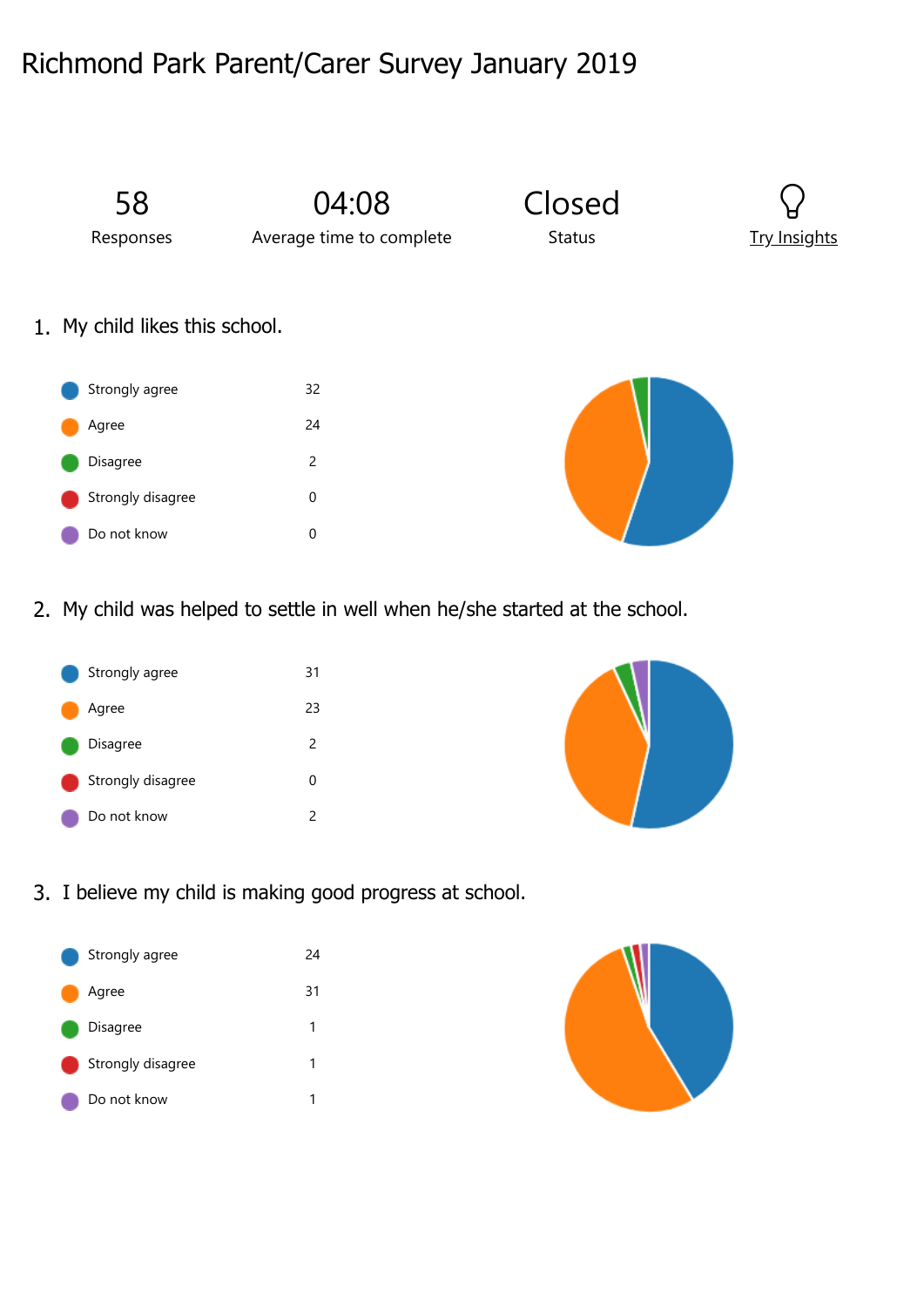4. I believe that my child is safe at school.



5. I believe that pupils behave well in school.

| Strongly agree    | ч  |
|-------------------|----|
| Agree             | 37 |
| Disagree          | 7  |
| Strongly disagree | 1  |
| Do not know       |    |



6. Other children do not bully my child.





7. I believe that if any bullying, harassment or discrimination occurs, the school deals well with it.



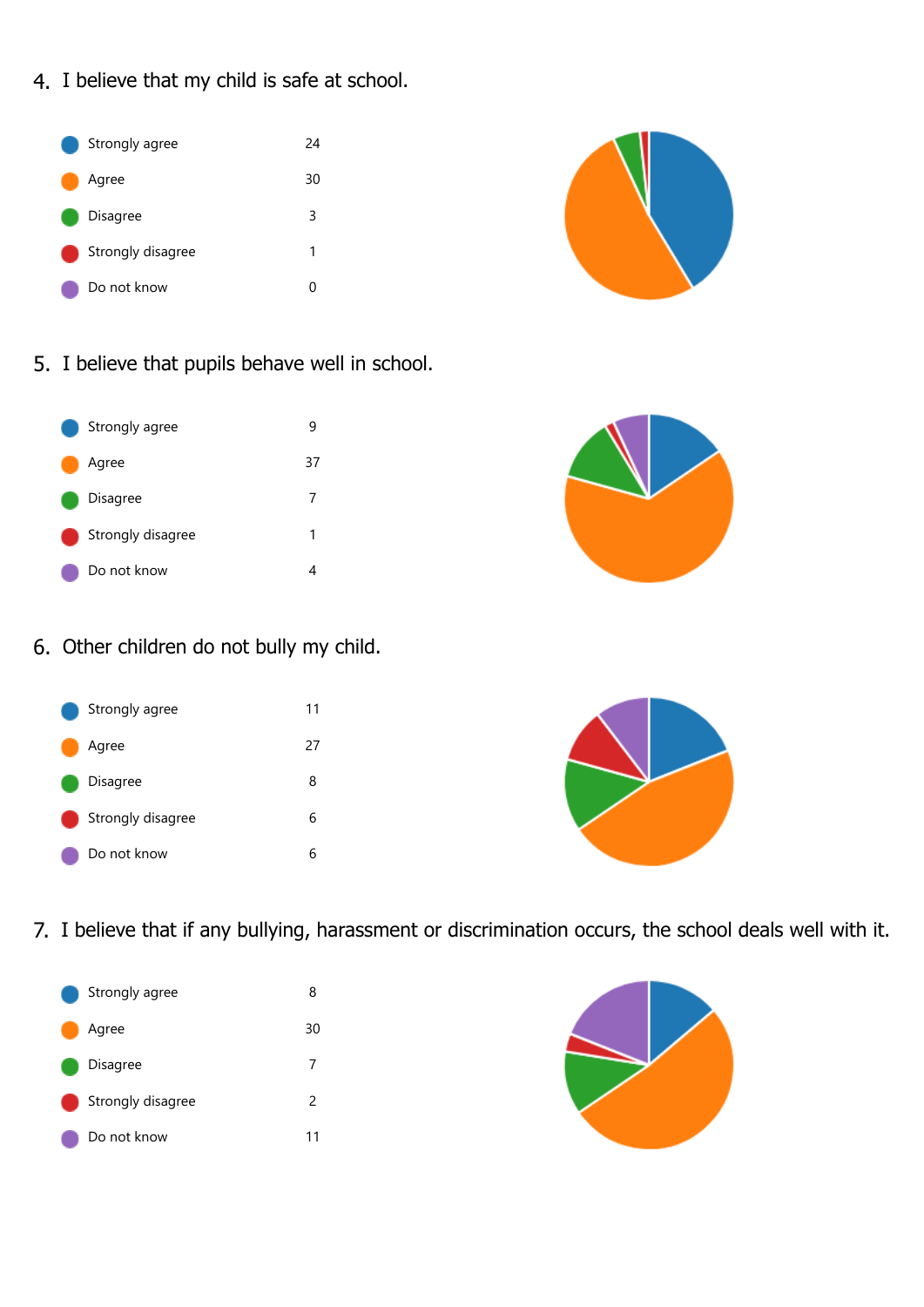8. I believe that the quality of teaching is good.



9. I believe that my child has good learning experiences, including educational trips and visits.

| Strongly agree    | 27 |
|-------------------|----|
| Agree             | 28 |
| Disagree          | 1  |
| Strongly disagree | 0  |
| Do not know       | 2  |
|                   |    |



10. I believe that staff expect my child to work hard and to do his/her best.





11. I believe that staff treat all children fairly and with respect.



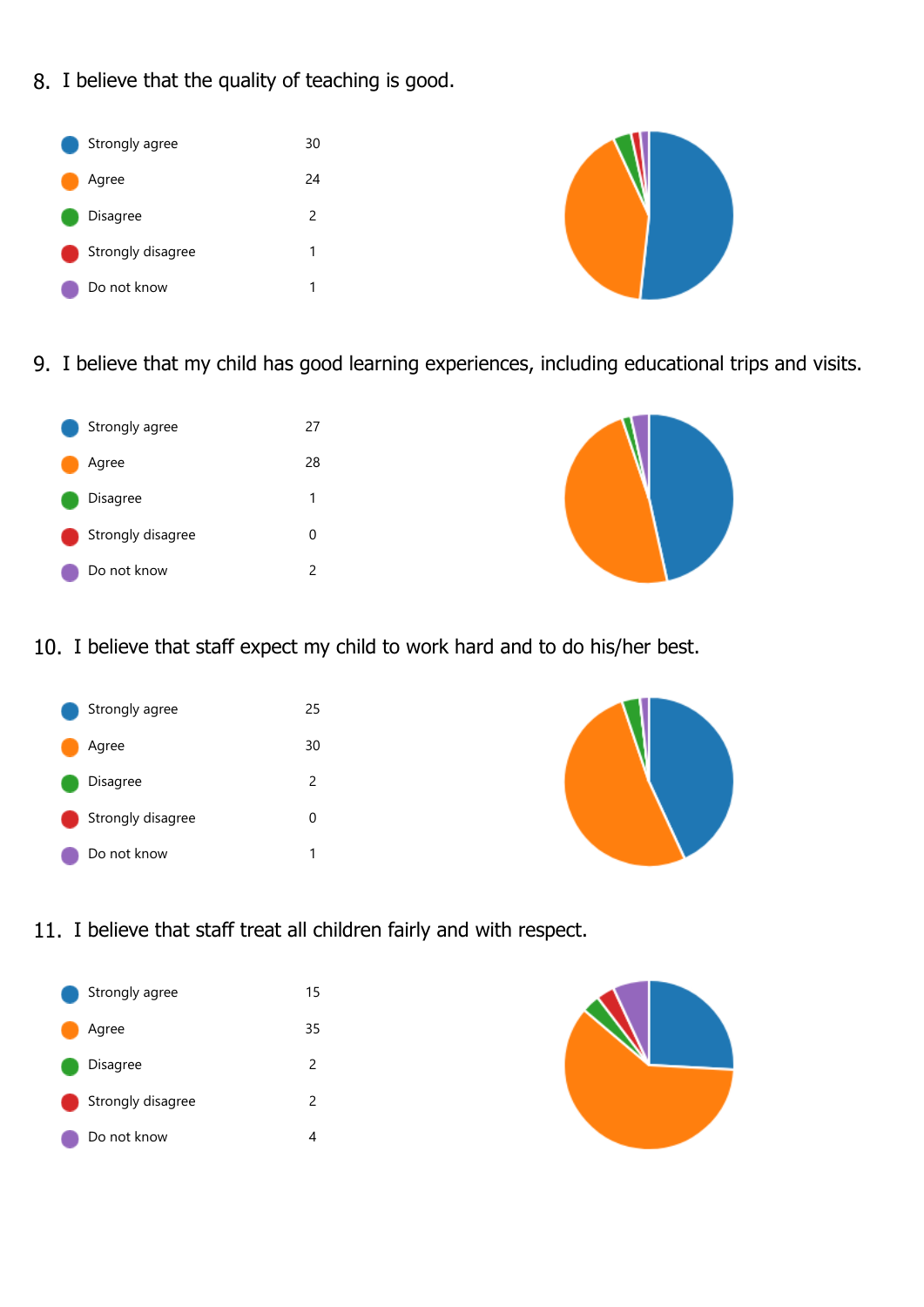12. I believe the school helps my child to understand how eating and drinking can affect their health.



13. I believe my child has plenty of opportunities to get regular exercise at school.





14. I believe the school helps my child to become mature and to take on responsibility.





15. I believe that my child receives appropriate extra support when he/she needs it.



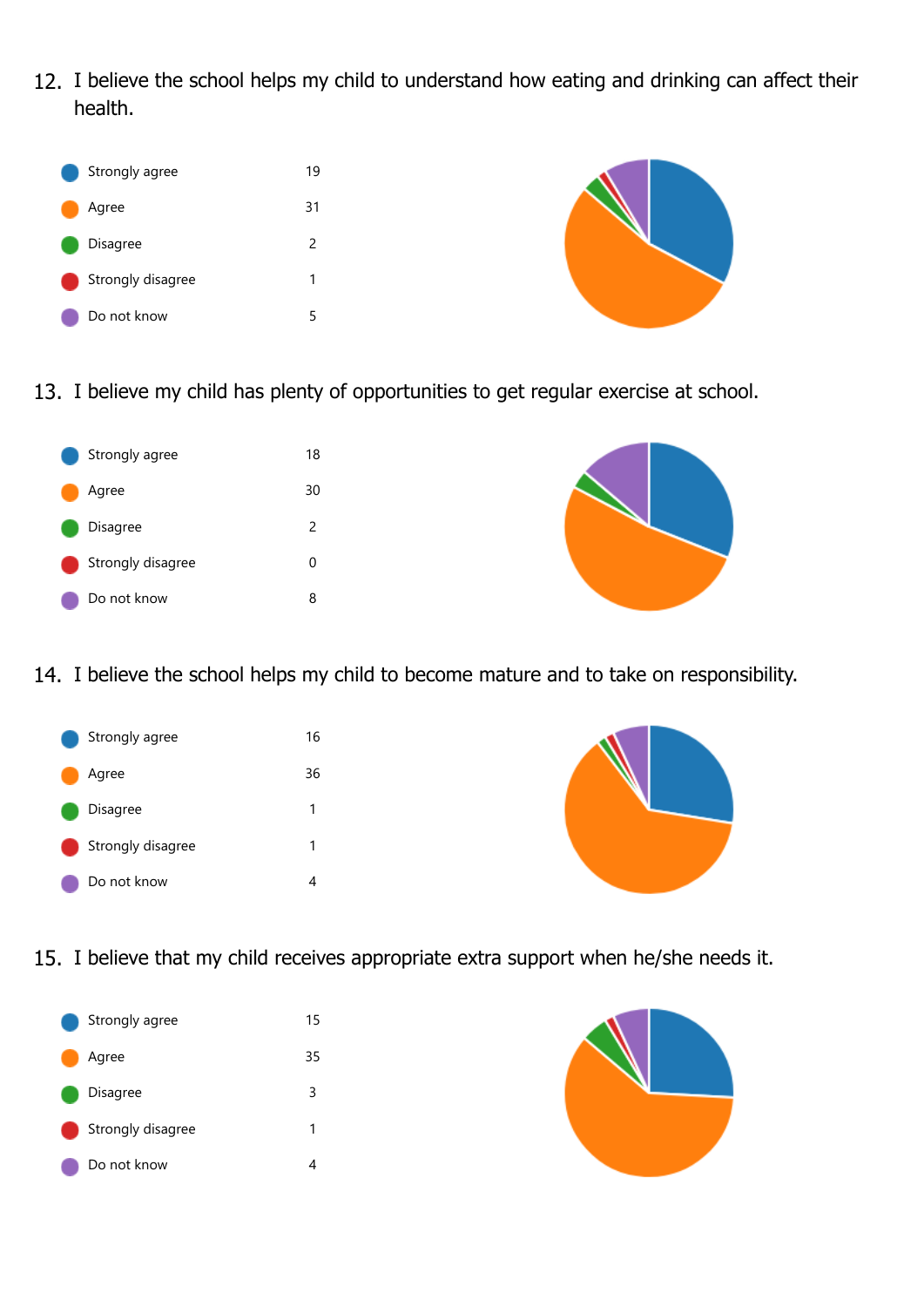16. I believe the school keeps me well informed about my child's progress.



17. The school seeks my views as a parent and considers the feedback that I provide about the school.





18. If I share problems or issues with the school, it responds and deals with them appropriately.





19. I believe that my child can access enough books and equipment at school to support their learning.